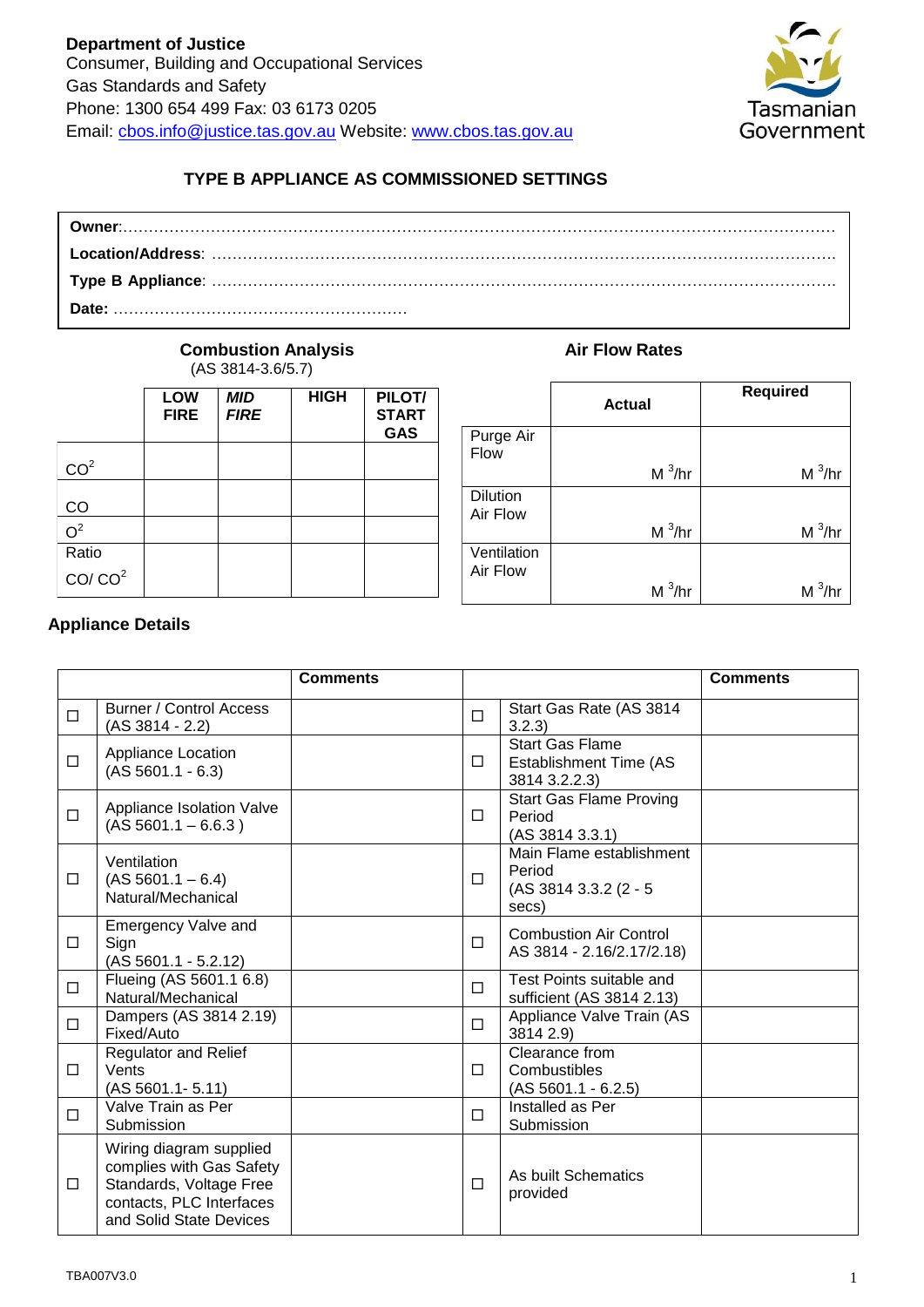## **Interlocks**

| Natural Ventilation (AS 5601.1 - 6.4)         | High<br>$\Box$          |        |                      | Nett Area  m2        |                   |           |            |           |
|-----------------------------------------------|-------------------------|--------|----------------------|----------------------|-------------------|-----------|------------|-----------|
|                                               | Low<br>$\Box$           |        | Nett Area  m2        |                      |                   |           |            |           |
| Main OPSO (AS 3814 - 2.11)                    | Lockout<br>$\Box$       |        | Set @ kPa            |                      |                   |           |            |           |
| Pilot OPSO (AS 3814 - 2.11)                   | Lockout<br>$\Box$       |        | Set @ kPa            |                      |                   |           |            |           |
| Regulator Accuracy (AS 3814 - 2.10.3)         |                         |        | % Pressure Drop      |                      |                   |           |            |           |
| <b>Appliance Operating Pressure</b>           | InletkPa                |        | OutletkPa            |                      |                   | BurnerkPa |            |           |
| Pilot High Gas P/S (AS 3814 - 2.11)           | Lockout                 | $\Box$ | SetkPa               |                      |                   | TripkPa   |            |           |
| Pilot Low Gas P/S (AS 3814 - 2.12)            | Lockout                 | $\Box$ |                      | SetkPa               |                   | $Trip$ mb |            |           |
| Main High Gas P/S (AS 3814-2.11)              | Lockout                 | $\Box$ |                      | Setmb                |                   |           | $Trip$ mb  |           |
| Main Low Gas P/S (AS 3814-2.12)               | Lockout                 | $\Box$ | Setmb                |                      |                   |           | Tripmb     |           |
| Combustion Air (AS 3814 - 2.18/2.21)          | Trip                    | $\Box$ | Self Check           | $\Box$               |                   | Set       |            | Trip      |
| Recirculation Air (AS 3814 2.18-2.21)         | Trip                    | $\Box$ | Self Check<br>$\Box$ |                      |                   | Set       |            | Trip      |
| Exhaust Air (AS 3814 2.18 / 2.21)             | Trip                    | $\Box$ | Self Check<br>$\Box$ |                      |                   | Set       |            | Trip<br>. |
| High Pressure (AS 3814 3.4)                   | Trip                    | $\Box$ | Set@kPa              | TripkPa              |                   |           |            |           |
| High Temperature (AS 3814 3.4)                | Trip                    | $\Box$ | Set °C               | Trip  °C             |                   |           |            |           |
| Other Limits (AS 3814 3.4)                    | Trip                    | $\Box$ |                      |                      |                   |           |            |           |
| Flame Supervision (AS 3814 2.25-3.5)          | Self Check              | $\Box$ | Lockout              |                      | $\Box$            |           |            |           |
| Explosion Relief to AS 1375                   |                         | $\Box$ | Size                 |                      |                   |           |            |           |
| Main/Pilot Dry Run Sequence Test              | $\Box$                  |        |                      |                      |                   |           |            |           |
| SSOV Pressure Test (AS 3814 2.9/3.6)          |                         |        |                      |                      |                   |           |            |           |
| <b>Main</b>                                   | 1 <sup>st</sup> Block   |        | $\Box$               | $2^{nd}$ Block       |                   | $\Box$    | Vent       | $\Box$    |
| <b>Pilot</b>                                  | 1 <sup>st</sup> Block   |        | $\Box$               | $2^{nd}$ Block       |                   | $\Box$    | Vent       | $\Box$    |
| SSOV System (AS 3814 2.15)                    |                         |        |                      |                      |                   |           |            |           |
|                                               | <b>Position Proving</b> |        | $\Box$               | Leakage<br>Detection |                   | $\Box$    | <b>CPI</b> | $\Box$    |
| Mechanical Ventilation (AS 5601.1 - 6.4)      |                         |        |                      |                      |                   |           |            |           |
| Interlocked<br>Self Check<br>$\Box$<br>$\Box$ |                         |        |                      |                      | Set @<br>Trip $@$ |           |            |           |